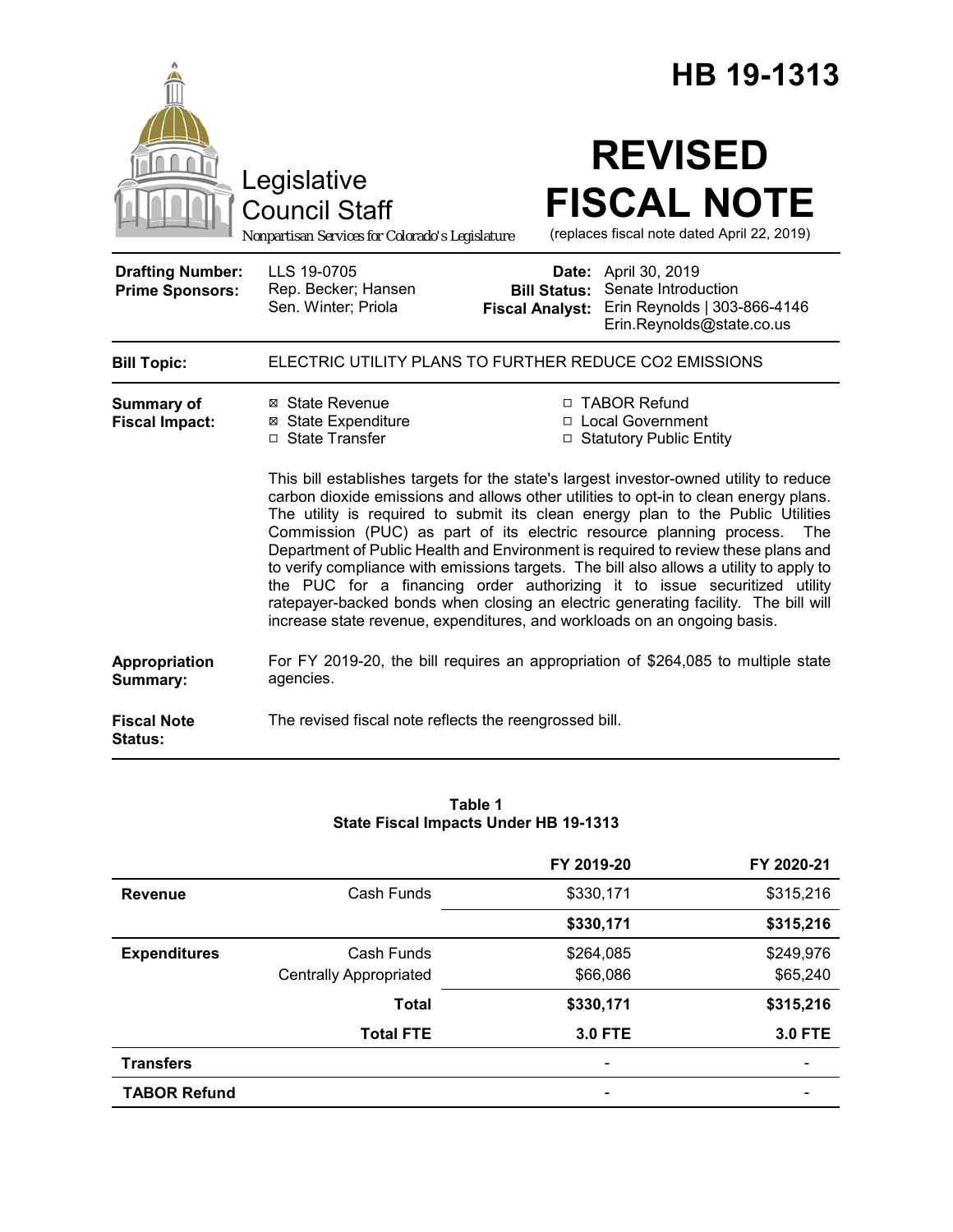## **Summary of Legislation**

**Clean energy planning.** This bill supplements existing state renewable energy standard laws by establishing targets for the reduction of carbon dioxide emissions from electricity generation by utilities serving more than 500,000 customers (Xcel Energy). These targets are an 80 percent reduction in carbon dioxide emission levels compared to 2005 levels by 2030; and a goal of a 100 percent reduction in carbon dioxide emission levels by 2050 and thereafter, if practicable. Other utilities may opt in to submitting clean energy plans.

- **•** *Clean energy plans.* Xcel Energy is directed to submit a clean energy plan to the Public Utilities Commission (PUC) in the Department of Regulatory Agencies (DORA) as part of the next energy resource plan (ERP) process taking place after January 1, 2020. In addition to the standard PUC approval process, the Air Pollution Control Division (APCD) in the Department of Public Health and Environment (CDPHE) is required to participate in measuring the utility's carbon dioxide emission reductions and to estimate whether the plan will achieve the desired emissions reductions.
- *Rate recovery and requirements for the utility.*Utilities that participate in clean energy planning may recover clean energy plan-related implementation costs through rates, as approved by the PUC, and own any generating resources and infrastructure necessary to effectuate the plan. Utilities must use a competitive bidding process to fill the cumulative resource need.
- *Labor considerations.* The bill also requires investor-owned utilities to provide documentation on employment metrics, the use of Colorado labor, and the availability of apprenticeship programs as part of their ERP filing.
- **•** *Customer-sited energy generation.* The bill allows retail electric utility customers to generate, consume, store, and export electricity produced from certain energy resources to the electric grid, subject to reliability standards, interconnection rules, and procedures determined by the PUC.
- **•** *Reporting.* Utilities that receive approval for a clean energy plan are required to report to the Governor, the General Assembly, the PUC, and the Air Quality Control Commission in CDPHE on a list of matters, including its progress in implementing the plan and in reducing carbon dioxide emissions.
- *Fixed Utilities Fund.* The bill authorizes payment from the Fixed Utilities Fund (FUF) to defray CDPHE and any other state agency expenditures related to the clean energy planning process.

**Energy impact bonds.** This bill allows an electric utility to apply to the PUC for approval of a financing order to issue securitized utility ratepayer-backed bonds when retiring an electric generating facility. If approved by the PUC, bonds are to be used by the utility to purchase, build, or invest in electric generating resources or electricity storage, and repaid through a distinct charge on ratepayers.

*• Public Utilities Commission process.* The PUC is required to use its regular process for consideration of financing order applications and must engage outside consultants and counsel experienced in securitized, investor-owned electric utility ratepayer-backed bond financing to assist with the process. The bill stipulates that these consultants have a duty of loyalty solely to the PUC. Consultant costs incurred during the application, hearing, and approval process are to be included as bond financing costs and are not an obligation of the state. If the utility's application is denied or withdrawn, the utility must pay these costs instead.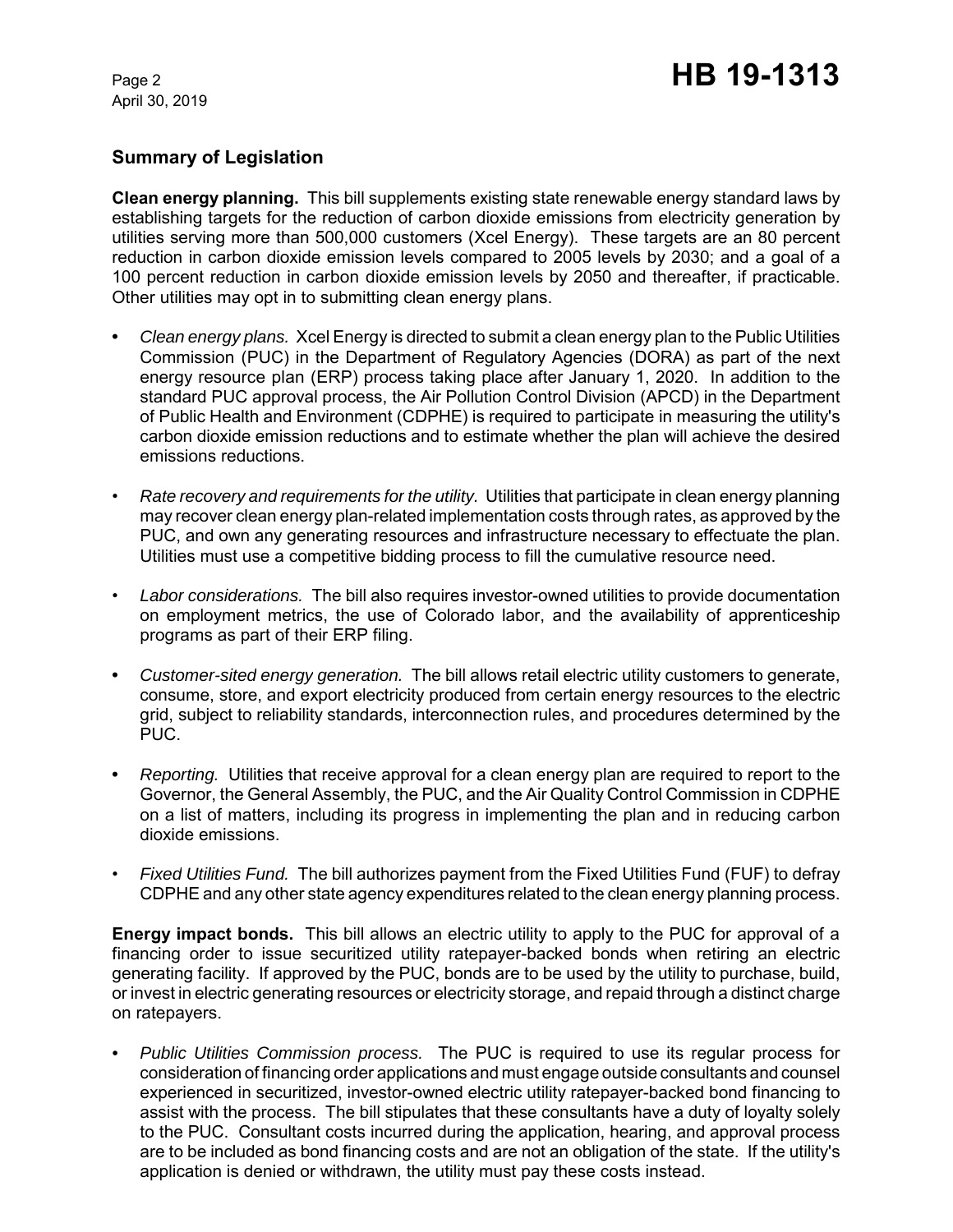- *Judicial review and administrative penalties.* A party aggrieved by a financing order may petition for suspension and judicial review of the financing order in the Denver District Court. If the PUC determines that a utility's actions were inconsistent with the financing order, it may apply any remedies available, except for a remedy that has the effect of directly or indirectly impairing the bonds. Utilities are also subject to certain new administrative penalties related to failures to adhere to the process outlined in the bill.
- *• Reporting requirements.* The bill requires a utility that has issued energy impact bonds to annually file a report with the PUC illustrating that bond revenue is applied solely to the repayment of bonds and financing costs.

**Energy grid cost-benefit analysis.** The PUC is directed to open an investigatory proceeding to evaluate the costs and benefits associated with regional transmission organizations, energy imbalance markets, joint tariffs, and power pools.

**Distributed generation.** The bill establishes a right for a retail electric utility customer to generate, consume, store, and export to the grid any electricity produced from customer-sited renewable sources.

### **Background and Assumptions**

As of writing, Xcel Energy is the only qualifying electric utility in the state with more than 500,000 customers. Under current PUC rules, Xcel Energy is required to file an ERP by October 31, 2019; however, the PUC is currently involved in a rulemaking process (Proceeding No. 19R-0096E) where it has proposed a later ERP deadline of February 1, 2020. While this proceeding is subject to final rulemaking, the fiscal note assumes that the first Clean Energy Plan will be submitted by Xcel Energy on February 1, 2020.

The ERP process includes development of a load forecast, evaluation of the utility's current resources, determination of need for additional resources, and the utility's proposed plan for acquiring the resources to meet the identified need. The process covers a 7-year resource acquisition period and a 25-year planning period, as required by PUC rules.

### **State Revenue**

The bill is expected to increase fee revenue to the FUF by \$330,171 in FY 2019-20 and \$315,216 in FY 2020-21 to cover the costs discussed in the State Expenditures section. PUC costs are paid by fees assessed on regulated utilities and, under this bill, fees will also cover costs incurred by CDPHE and other agencies for any expenditures incurred related to clean energy planning. See Technical Note.

**Fee impact on regulated utilities.** Colorado law requires legislative service agency review of measures which create or increase any fee collected by a state agency. The PUC will increase fees on regulated utilities to pay for the costs under the bill. These fee increases will be set administratively by the PUC based on cash fund balance and actual expenditures.

**State investment in energy impact bonds.** If energy impact bonds are issued and meet the legal requirements regarding public fund investment, the state may invest public funds in these bonds.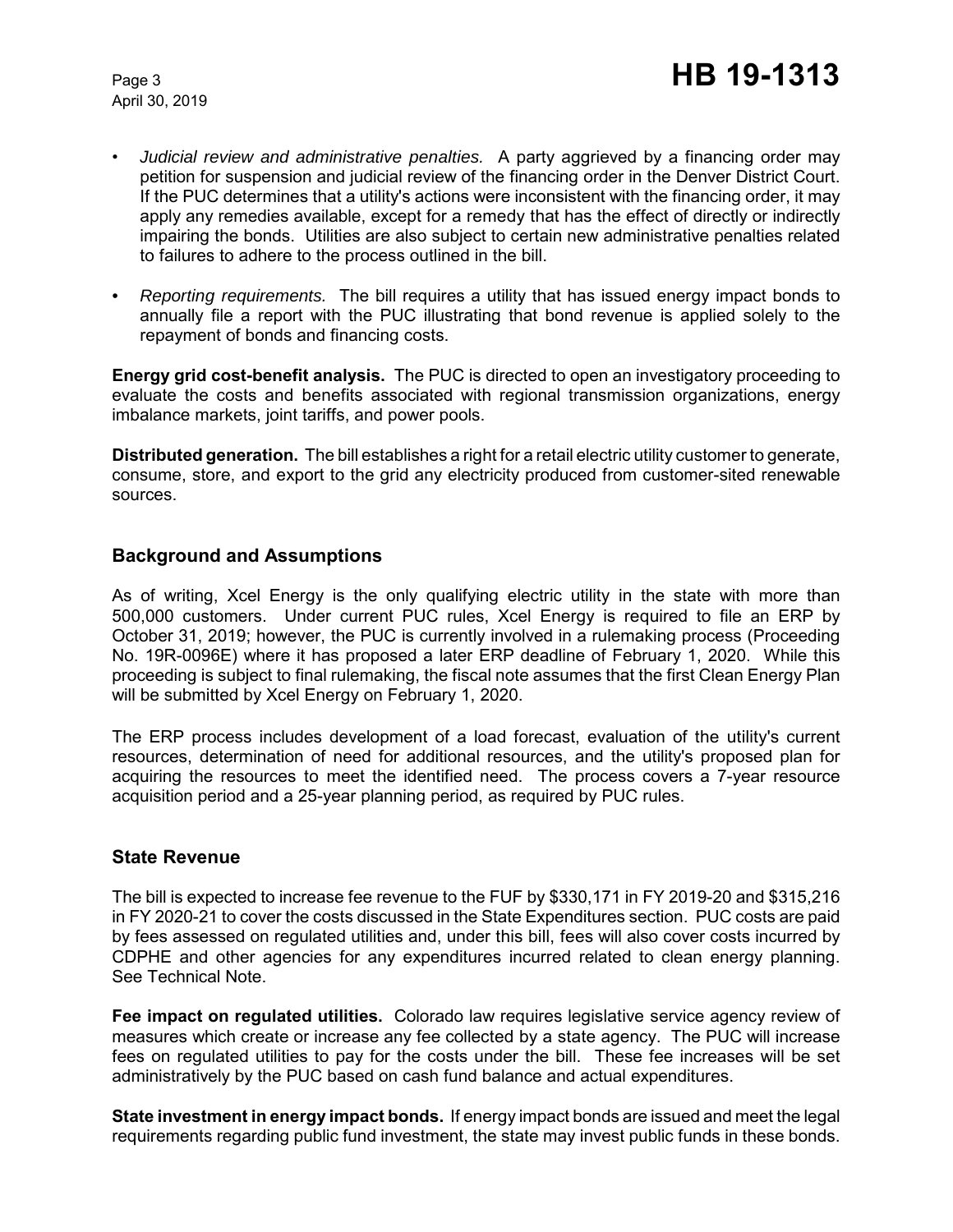### **State Expenditures**

The bill is expected to increase state expenditures by \$330,171 and 3.0 FTE in FY 2019-20 and by \$315,216 and 3.0 FTE in FY 2020-21 and ongoing for CDPHE and DORA from the FUF. Workload will also increase for DORA, the Colorado Energy Office (CEO), and the Judicial Department. These impacts are shown in Table 2 and discussed below.

|                                                    | FY 2019-20     | FY 2020-21     |
|----------------------------------------------------|----------------|----------------|
| Department of Public Health and Environment        |                |                |
| <b>Personal Services</b>                           | \$166,379      | \$166,379      |
| <b>Operating Expenses and Capital Outlay Costs</b> | \$11,306       | \$1,900        |
| Centrally Appropriated Costs*                      | \$49,602       | \$48,755       |
| FTE - Personal Services                            | 2.0 FTE        | 2.0 FTE        |
| <b>Subtotal (CDPHE)</b>                            | \$227,287      | \$217,034      |
| <b>Department of Regulatory Agencies</b>           |                |                |
| <b>Personal Services</b>                           | \$80,747       | \$80,747       |
| <b>Operating Expenses and Capital Outlay Costs</b> | \$5,653        | \$950          |
| Centrally Appropriated Costs*                      | \$16,484       | \$16,484       |
| FTE - Personal Services                            | 1.0 FTE        | $1.0$ FTE      |
| <b>Subtotal (DORA)</b>                             | \$102,884      | \$98,181       |
| <b>Total</b>                                       | \$330,171      | \$315,215      |
| <b>Total FTE</b>                                   | <b>3.0 FTE</b> | <b>3.0 FTE</b> |

#### **Table 2 Expenditures Under HB 19-1313**

 *\* Centrally appropriated costs are not included in the bill's appropriation.*

**Department of Public Health and Environment.** The bill requires \$227,287 and 2.0 FTE in FY 2019-20 and \$217,034 and 2.0 FTE in FY 2020-21 for CDPHE. Resources are for two Environmental Protection Specialists in the APCD to develop carbon dioxide emission measurement methodology required under the bill. This staff will also participate in the ERP process at the PUC and verify compliance with emissions targets under the bill. Standard operating expenses and capital outlay costs are included.

*• Carbon dioxide emission measurement methodology and verification of compliance with emissions targets.* The bill requires the APCD to track carbon dioxide emissions based on retail sales. This requires the creation of a new methodology by a dedicated staff unit. Staff costs are based on prior APCD work with the Environmental Protection Agency's Clean Power Plan from 2014 to 2016, where challenges in measuring emissions in comparison to a carbon dioxide emission limit were identified, particularly around the significant difference between gross generation and net sales. The APCD staff will seek input from the PUC, utilities, and other stakeholders through regular monthly meetings. Once the methodology is in place, the APCD will apply the methodology to its current emissions regulation process.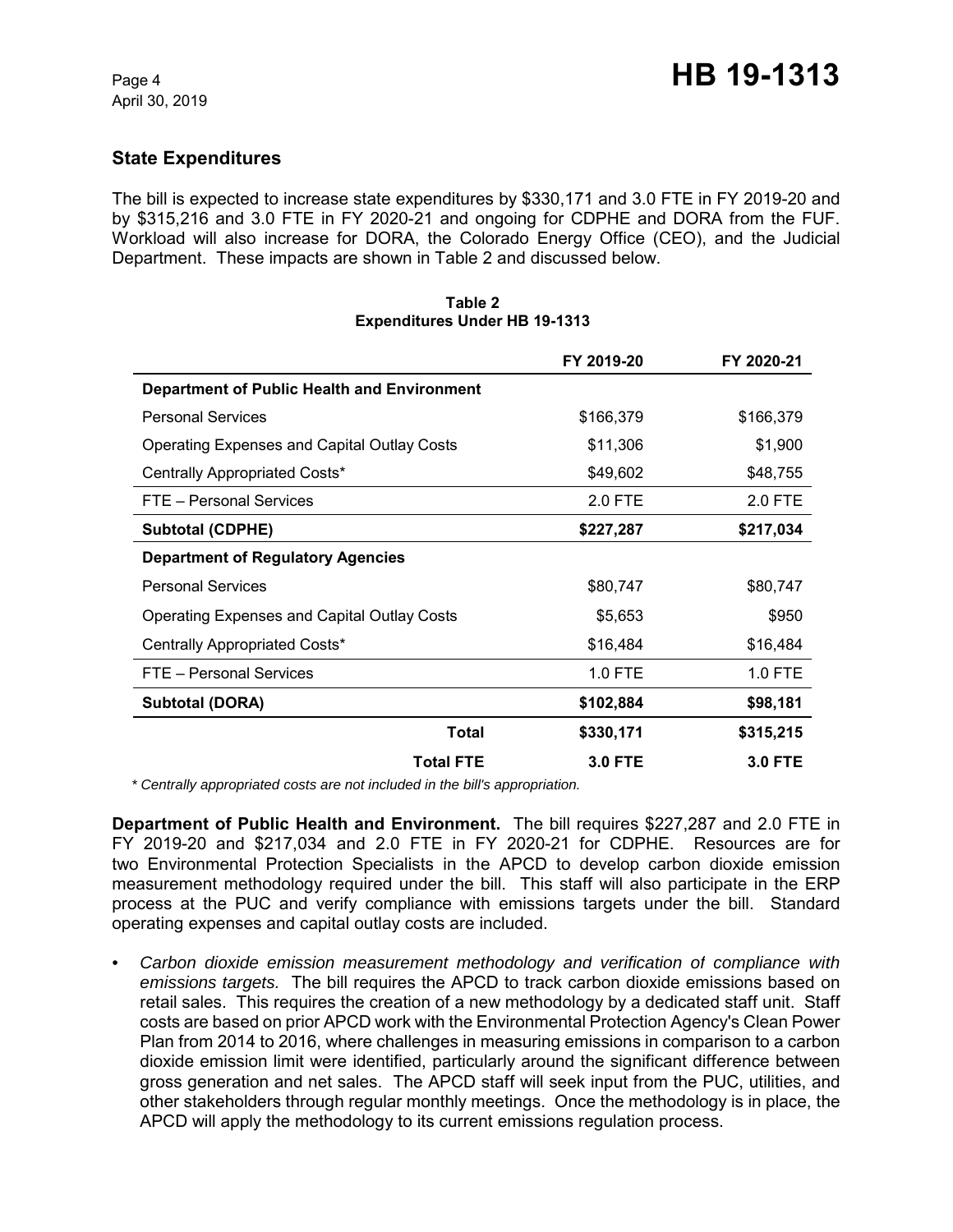*• Electric resource planning process participation.* The APCD staff will participate in a review of Xcel Energy's clean energy plan during its upcoming ERP beginning in February 2020. It is expected that the methodology staff can develop expertise in the subject matter, coordinate with PUC staff and stakeholders, and assess whether the clean energy plan will achieve the desired reductions.

**Department of Regulatory Agencies.** The PUC in DORA requires \$102,884 and 1.0 FTE in FY 2019-20 and \$98,181 and 1.0 FTE in FY 2020-21. The PUC will also have workload impacts related to clean energy plan review and, conditionally, energy impact bonds.

- *Clean energy plans.* The PUC will review the clean energy plans submitted by Xcel Energy as part of its existing ERP process that occurs every four years, and no change in appropriations is required for that review. However, with the exception of Black Hills Energy, which is also subject to ERP requirements, if a currently unregulated utility seeks voluntary participation in clean energy planning, the PUC will require approximately four additional staff per voluntary ERP process, including two professional engineers and two rate and financial analysts. DORA will seek these resources through the annual budget process if necessary.
- *Energy impact bonds.* Workload in the PUC will increase to review finance order applications, if filed. As these orders are required to be aligned with the existing ERP process, this can be accomplished within the normal course of PUC business. Outside consultants and counsel experienced in securitized investor-owned electric utility customer-backed bond financing will perform a majority of the workload related to the energy impact bond arrangement, and the cost for these consultants will be financed through the bond.
- *Energy grid cost-benefit analysis.* The PUC requires 1.0 FTE Rate and Financial Analyst to manage the investigatory proceeding into regional transmission organizations. Standard operating expenses and capital outlay costs are included.

**Colorado Energy Office.** The CEO in the Office of the Governor frequently participates in the PUC process as an intervener. Workload will increase for the CEO to participate in the processes created under the bill; however, no change in appropriations is required and this work can be accomplished within the normal course of CEO business.

**Judicial Department.** Under the bill, a party aggrieved by the issuance of a financing order may petition for suspension and review of the financing order in the Denver District Court. The fiscal note assumes this judicial review will be minimally utilized, thus there is no tangible impact to the court system.

**Ratepayer impacts.** If an energy impact bond charge is assessed, the state, as a ratepayer, will see that charge on its utility bills. Because energy impact bonds are a financing mechanism, the impact to electricity costs are indeterminate and will depend on the cost of the new generation resources relative to those of the retired facility, as well as the terms of the bonds, including principal, term, interest rates, and any financing charges.

**Centrally appropriated costs.** Pursuant to a Joint Budget Committee policy, certain costs associated with this bill are addressed through the annual budget process and centrally appropriated in the Long Bill or supplemental appropriations bills, rather than in this bill. These costs, which include employee insurance and supplemental employee retirement payments, are estimated to be \$66,086 in FY 2019-20 and \$65,240 in FY 2020-21.